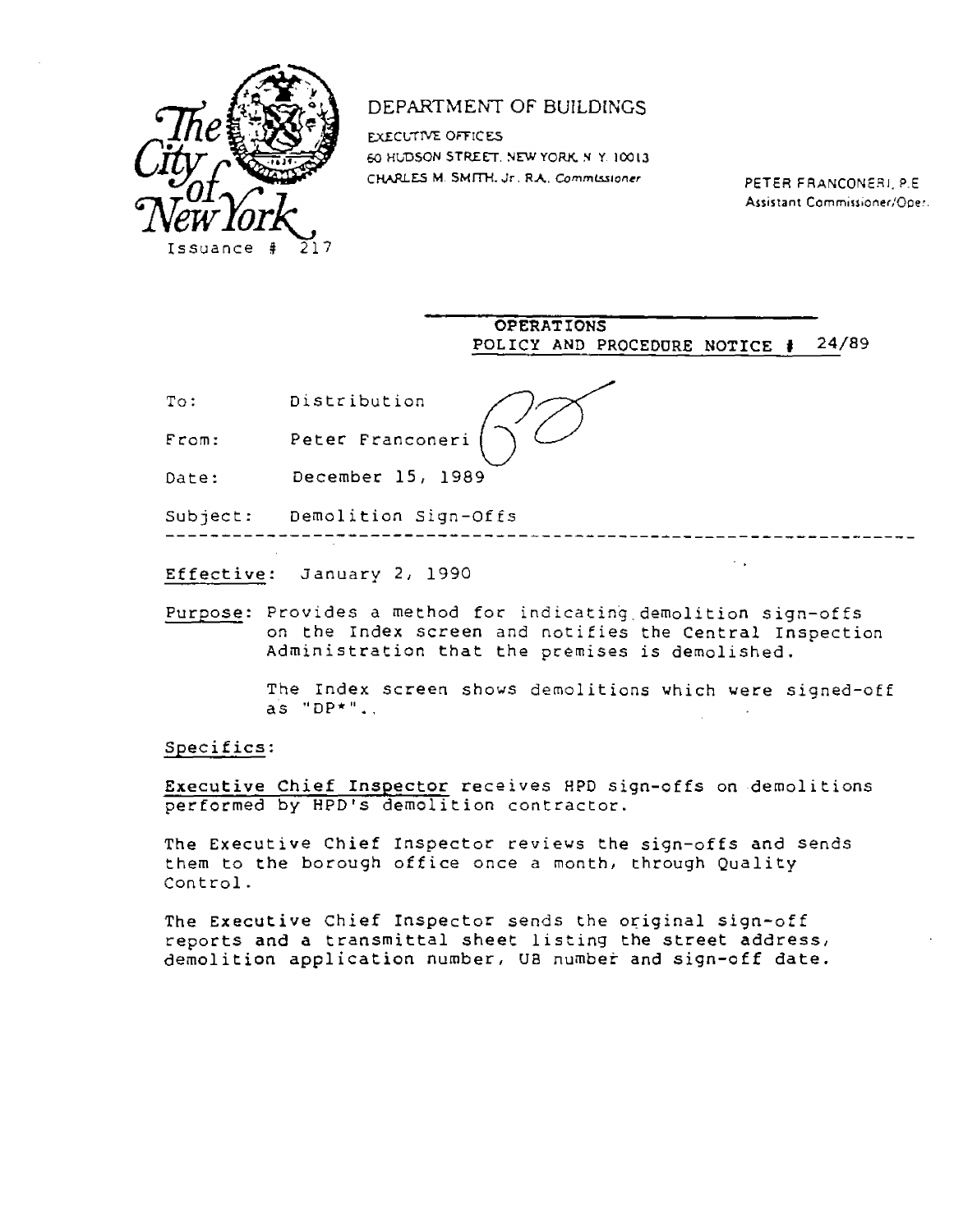BEST Squad signs-off on demolitions performed by contractors not hired by HPD.

BEST reviews the sign-offs and forwards them to the Borough Office once a month, through Quality Control.

BEST sends signed-off copies of the demolition application and a transmittal sheet listing the street address, demolition application number, UB number and sign-off date.

## **Borough Office(after sign-offs axe received):**

A. Enters sign-off onto Index screen by selecting "E5" for demolition sign-off. Then chooses the desired demolition and enters the date of sign-off in the space provided. (See attached).

The demolition application first appears as "DP" and after sign-off as "DP\*". The clerk initials the transmittal sheet after data entry.

- B. The Construction Division pulls copies of the demolition applications from the files for the demolitions listed on the transmittal sheet from the Executive Chief. The date of sign-off is indicated on the copy of the demolition application. The signed-off applications and transmittal sheets are sent to the Unsafe Building Section. This section then processes the Unsafe Building sign-off, if applicable. The clerk initials the transmittal sheet after processing.
- C. The Unsafe Building Section forwards the signed-off demolition application to the Plan Desk where they are attached to the original demolition applications. The original transmittal sheet is maintained in the Construction Division, a copy is forwarded with the original sign-offs to the Plan Desk.

**Management Information Systems** (MIS) prepares a monthly print out of all premises where a demolition sign-off was entered by the borough office within the past month.

This report is sent through Quality Control to the Central Inspection Administration and the Bureau of Electrical Control. It contains the street address, borough, block and lot, BIN, record number, demolition application number and sign-off date.

VD.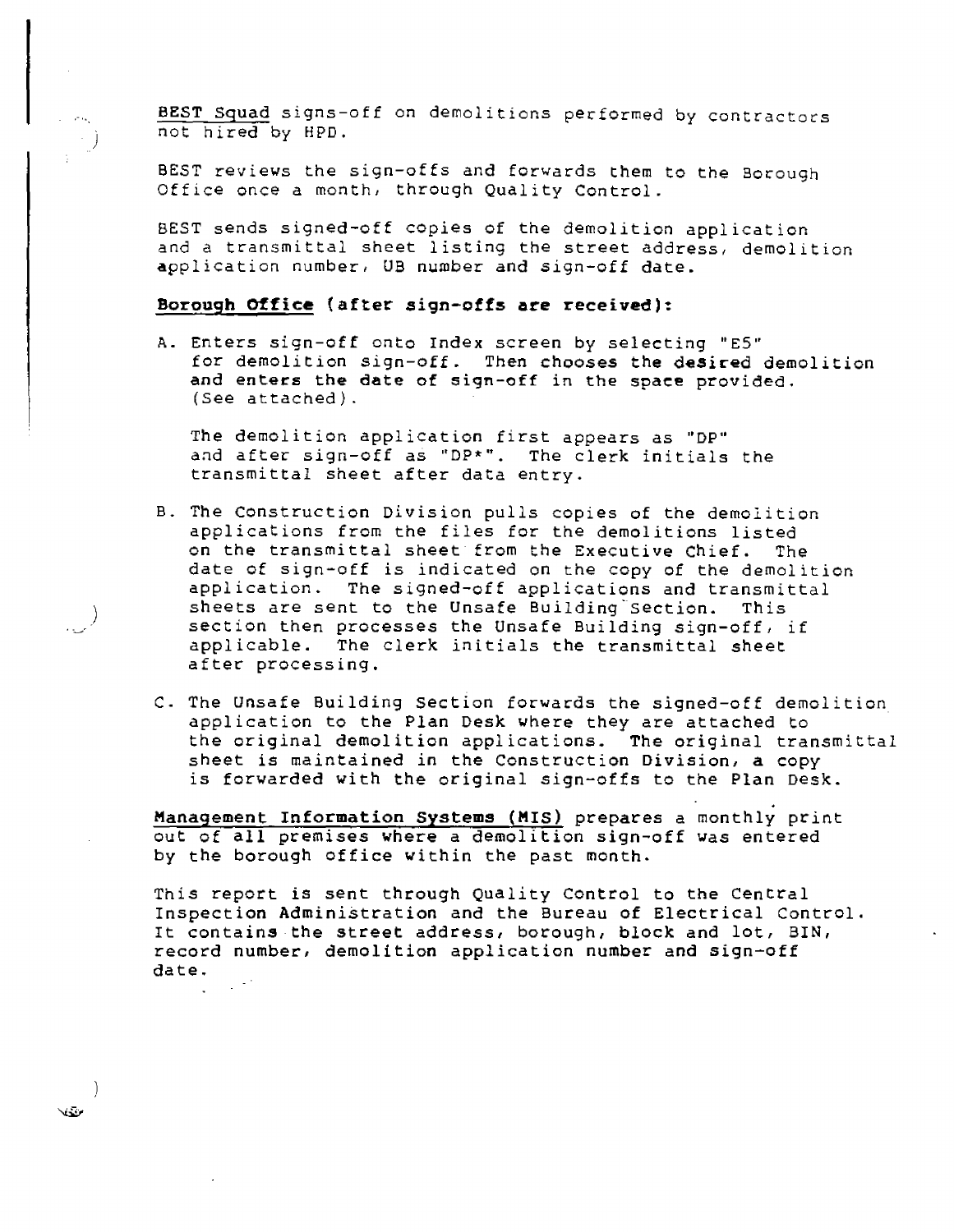## Record Updates

Before deleting any information, verification that no other buildings exist at this address should be made by the borough office, BEC and CIA.

Bureau of Electrical Control for each address on the MIS report:

**Reviews the EICS system and dispositions all outstanding applications, complaints. referrals and violations so that inspections are not scheduled unnecessarily.** 

**Central Inspection Administration** for each address on the MIS report:

- A. The Elevator system is checked; all existing elevators are listed as status "R-removed" and the demolition application number and sign-off date are indicated. This automatically updates the Local Law 10/81 compliance system.
- B. The Boilers system is checked; all existing boilers are listed as status "VOID" and the demolition application number and sign-off date are indicated.
- C. The PA master is checked; MIS is notified of the "Delete" by forwarding a completed "blank gold card" through Quality Control.

## **Violation Dismissal**

All outstanding violations should be dismissed except for ECB violatons, which can only be dismissed through the ECB process pursuant to Section 26-126.1 of the Administrative Code, and Local Law violations that involve payment of civil penalties.  $(i.e. L10/80, LL10/81, LL16/84, etc.)$ 

PE:HG:mh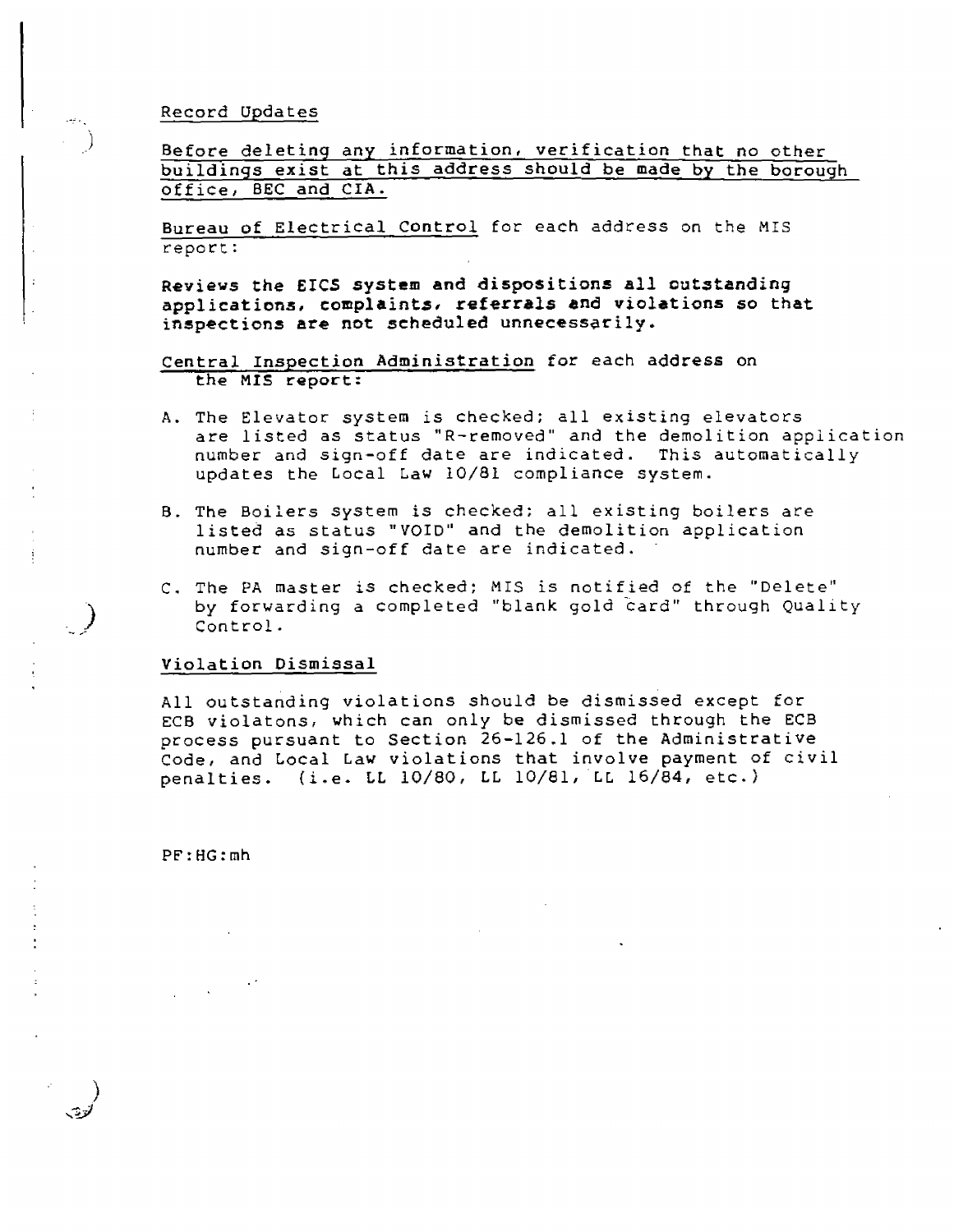$(1.197147, 0.01)$ ADDRESS S& BUDSON STREET MAGHALLAR BLOCK: 00144 - LOT: 00040. CHOOSE DESIRED 'DR' AND ENTER SIGNORE DATE  $117 - 29$ 百秋  $f(\mathbf{p})$ 152-28 **百官** 计设备问题 ាម្រ 280-22

ENTER SIGNOFF DATE: MMZDUZEK しょうろう コンドストーム

PF1- PREV PF6-REFRESH

RTC 09/15/89 THREX SYSTEM RATA ENIRY **FUNCE LON TYPE** للدارين والمرتبين ويتمارك والمتوازنين المرابط وليانهم بالأرادة بتماريك فلأ **APPLICATIONS** NEW DATA  $\Delta$  .  $1$  . MODIFY VIOLATIONS  $2.$ **B**. DISMISSAL  $C$   $DF$   $O$  $\mathbf{3}$ .  $C_{\infty}$ PROPERTY FILE **DELETE**  $4<sub>1</sub>$ D. SIGN OFF  $E_{\rm{H}}$ DEMOLITION  $\mathcal{L}_{\mathcal{L}}$  . ENTER DATA ENTRY TYPE & FUNCTION: ES HSE NO: 160. ...... ST NAME: UEST BROADWAY.......... ENTER: BORO: 1  $\sim$ BORD: . BLOCK : .....  $\sim 1.0$ T $\sim$   $\sim$   $\sim$   $\sim$   $\sim$   $\sim$   $\sim$ 

 $\rightarrow$  BIN  $\rightarrow$  . The second of  $0R$ MM/DD/YY UIDFATION: ISSUE DATE: ....... TYPE: ....... NUMBER: ....... OR.

ÙP. C OF O NUMBER: TWO ...

PE1:PRIOR MENU PE3:INDEX QUERY/BROUSE

**OR** 

 $\langle \mathfrak{t} \rangle$ r d  $\mathcal{G}(\mathcal{F})$